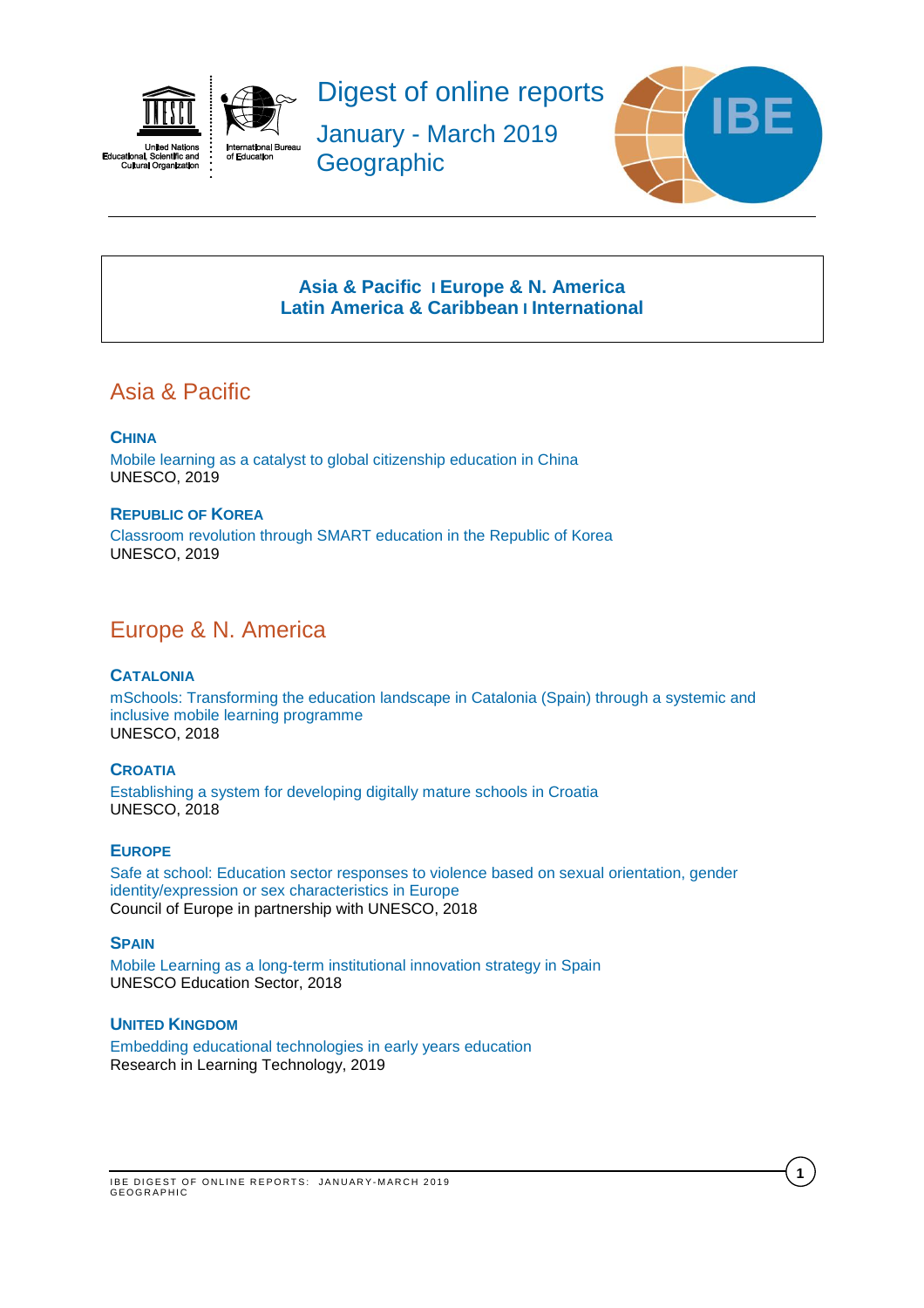### **USA**

[Federal Data Summary School Years 2014-15 to 2016-17: Education for Homeless Children and](https://nche.ed.gov/wp-content/uploads/2019/02/Federal-Data-Summary-SY-14.15-to-16.17-Final-Published-2.12.19.pdf)  [Youth](https://nche.ed.gov/wp-content/uploads/2019/02/Federal-Data-Summary-SY-14.15-to-16.17-Final-Published-2.12.19.pdf) National Center for Homeless Education, February 2019

[Moving Toward Mastery: Growing, Developing and Sustaining Educators for Competency-Based](https://www.inacol.org/wp-content/uploads/2018/11/Moving-Toward-Mastery.pdf)  **[Education](https://www.inacol.org/wp-content/uploads/2018/11/Moving-Toward-Mastery.pdf)** iNACOL, November 2018

[Pre-K in American Cities](http://nieer.org/wp-content/uploads/2019/01/Pre-K-Report-Final.pdf) CityHealth and NIEER, 2019

[Rural Students: Technology, Coursework, and Extracurricular Activities](https://equityinlearning.act.org/wp-content/themes/voltron/img/tech-briefs/rural-students.pdf) ACT Center for Equity in Learning, February 2019

# <span id="page-1-0"></span>Latin America & Caribbean

[Conocimientos indígenas y políticas educativas en América Latina: hacia un diálogo de saberes,](https://unesdoc.unesco.org/ark:/48223/pf0000367168.locale=en)  [segundo informe](https://unesdoc.unesco.org/ark:/48223/pf0000367168.locale=en) UNESCO Santiago, 2019

### **BRAZIL**

[Empowering students to become agents of social transformation through mobile learning in Brazil](https://unesdoc.unesco.org/ark:/48223/pf0000366724)  UNESCO, 2019

#### **URUGUAY**

[Enhancing social inclusion through innovative mobile learning in Uruguay](https://unesdoc.unesco.org/ark:/48223/pf0000366324) UNESCO Education Sector, 2018

# <span id="page-1-1"></span>International

[Artificial intelligence in education: challenges and opportunities for sustainable development](https://unesdoc.unesco.org/ark:/48223/pf0000366994) UNESCO, 2019

[Behind the numbers: Ending school violence and bullying](https://unesdoc.unesco.org/ark:/48223/pf0000366483) UNESCO, 2019

Descifrar el código: la educación de las niñas y las mujeres en ciencias, tecnología, ingeniería y [matemáticas \(STEM\)](https://unesdoc.unesco.org/ark:/48223/pf0000366649) UNESCO, 2019

[Día Internacional de la Alfabetización 2018: mejorar los resultados de programas integrados de](https://unesdoc.unesco.org/ark:/48223/pf0000265586_spa)  [alfabetización y desarrollo de competencias](https://unesdoc.unesco.org/ark:/48223/pf0000265586_spa) UNESCO, 2018

[Early Grade Writing Assessment: a report on development of an instrument](https://unesdoc.unesco.org/ark:/48223/pf0000266277) UNESCO Education Sector, 2018

**< [Back](#page-0-2) to top >**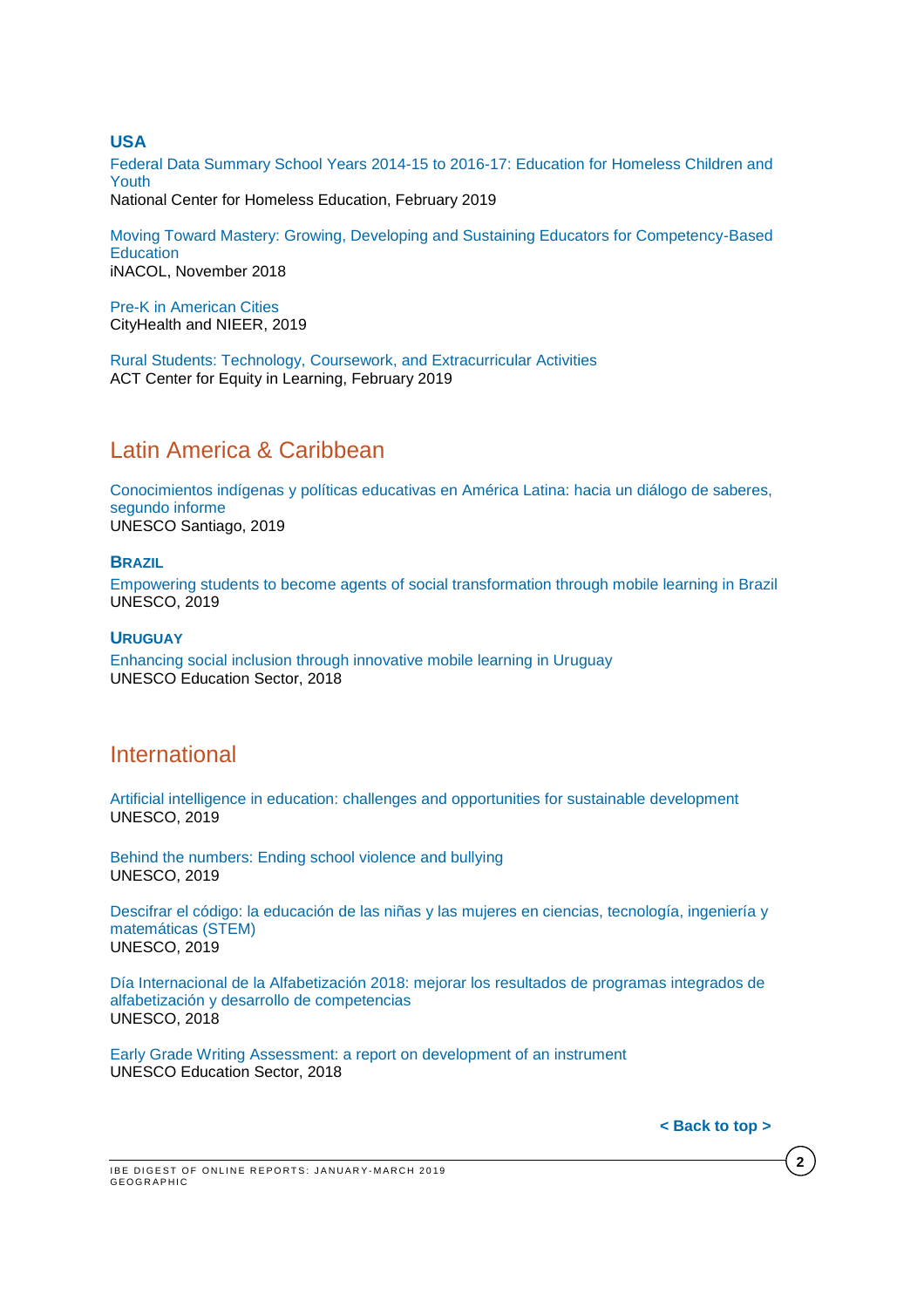[Gender-responsive STEM education-Empowering girls and women for the jobs](https://unesdoc.unesco.org/ark:/48223/pf0000366803) of today and tomorrow UNESCO, 2019

[Right to Education Handbook](https://unesdoc.unesco.org/ark:/48223/pf0000366556) UNESCO, 2019

#### **IBE-UNESCO**

[Outils de formation pour le développement du curriculum: banque de ressources](https://unesdoc.unesco.org/ark:/48223/pf0000250420_fre) IBE-UNESCO, 2018

[Training Tools for Curriculum Development: A Resource Pack](https://unesdoc.unesco.org/ark:/48223/pf0000250420_eng?posInSet=1&queryId=85d01ec9-d9de-4af9-a59c-21bd6a4b8fb0) IBE-UNESCO, 2017 (English version 2019)

#### **OECD**

[Education at a Glance 2018: OECD Indicators](https://www.oecd-ilibrary.org/education/education-at-a-glance-2018_eag-2018-en) OECD, 2018 [French](https://www.oecd-ilibrary.org/education/regard-sur-l-education-2018_eag-2018-fr;jsessionid=4r30CSgSCAfDN8OPc9IeOxOY.ip-10-240-5-151)

### **OSCE AND UNESCO**

[Prévenir l'antisémitisme par l'éducation: lignes directrices à l'intention des décideurs politiques](https://unesdoc.unesco.org/ark:/48223/pf0000366592) OSCE and UNESCO, 2019

#### **UNESCO-GEMR**

[Migration, displacement and Education: building bridges, not walls; Global](https://unesdoc.unesco.org/ark:/48223/pf0000266274) Education monitoring [report, youth report, 2019](https://unesdoc.unesco.org/ark:/48223/pf0000266274) UNESCO-GEMR, January 2019

#### **UNESCO-IIEP**

[The IIEP letter: news and analysis on educational planning and management, vol. 34, no.2](https://unesdoc.unesco.org/ark:/48223/pf0000366327)  UNESCO-IIEP, 2019 [French](https://unesdoc.unesco.org/ark:/48223/pf0000366327)

#### **UNESCO-MGIEP**

[Artificial intelligence and the future of education: exploring how artificial intelligence can take learning](https://unesdoc.unesco.org/ark:/48223/pf0000366389)  [to a whole new level](https://unesdoc.unesco.org/ark:/48223/pf0000366389) UNESCO-MGIEP, 2018

[Digital pedagogies for building peaceful & sustainable societies](https://unesdoc.unesco.org/ark:/48223/pf0000265758) UNESCO-MGIEP, 2018

#### **UNESCO-UIL**

[Annual Report 2018](http://uil.unesco.org/sites/default/files/doc/Info/uil_annual_report_2018.pdf) UNESCO-UIL, 2019

#### **UNESCO-UIS**

[Measuring Household Expenditure on Education](http://uis.unesco.org/sites/default/files/documents/measuring-household-expenditure-education-2018-en.pdf) LSMS, UIS, World Bank Group, 2019

[Recommendations on Assessment Tools for Monitoring Digital Literacy within UNESCO's Digital](http://uis.unesco.org/sites/default/files/documents/ip56-recommendations-assessment-tools-digital-literacy-2019-en.pdf)  [Literacy Global Framework](http://uis.unesco.org/sites/default/files/documents/ip56-recommendations-assessment-tools-digital-literacy-2019-en.pdf)  UNESCO-UIS, January 2019

**< [Back](#page-0-2) to top >**

**3**